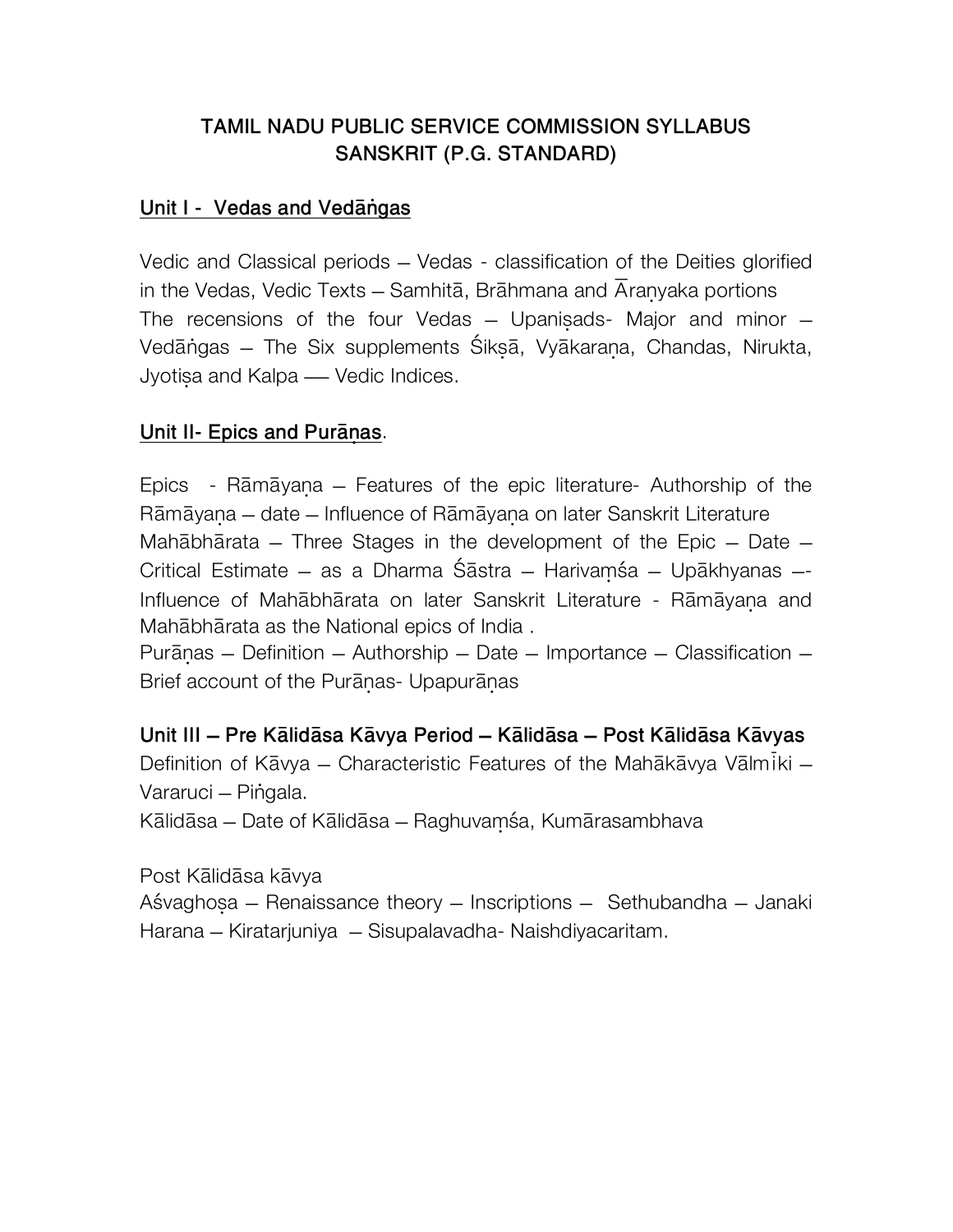## Unit **–** IV **–** Lyric **–** Gnomic and Didactic Poetry **–** Didactic fable Anthology **–** Popular tale- Prose **–** Campu Literature

Features of the lyrics – Erotic Lyrics – Meghasandesa – Amarusataka – Gitagovinda and others -Devotional Lyrics- General Features  $-$  works of Śankara, Rāmānuja and Vedānta Deśika – Nārāyaniyam – Karunalahari

Gnomic and Didactic – General Features – Origin and development – works of Bhartrhari and Ksemendra – Anyapadesa,

Anthology : Features – Gāthāsaptasati – Sadukti Karnāmrta Didactic fable – General Features – Pañcatantra and Hitopadeśa Prose – Definition – Kathā and  $\overline{A}$ khyāyikā – Origin – Kadambari, Vasavadatta, Dasakumaracarita, Kathāsaritsāgara. Campu- Definition, Rāmāyanacampu, Bhāratacampu.

Popular tale - General features - Brhatkatha - language - form-contents and date - abridgements-Buddhist tales- stories of Vikramaditya and others.

## Unit-V—Sanskrit Drama- Origin- Characteristics- Types, Bhasa and Kālidāsa- Post Kālidāsa Dramatists

 Traditional view about the origin of Drama - early beginning - Greek origin - Definition and Characteristic Features - Types of Rūpaka and Uparūpaka

Bh $\bar{a}$ sa and K $\bar{a}$ lid $\bar{a}$ sa – Trivandrum plays – their authorship – Abhigana Sakuntala

Post Kālidāsa Dramatists –

Śūdraka – Dinnāga – Viśākhadatta – Harsavardhana- Bhattanārāyana – Bhavabhūti- Murāri - Rājaśekhara and others - Allegorical Plays of Krsnamiśra and Vedānta Deśika

History – Paucity of works on history discussed – Harsacarita – Rājatarangini – and others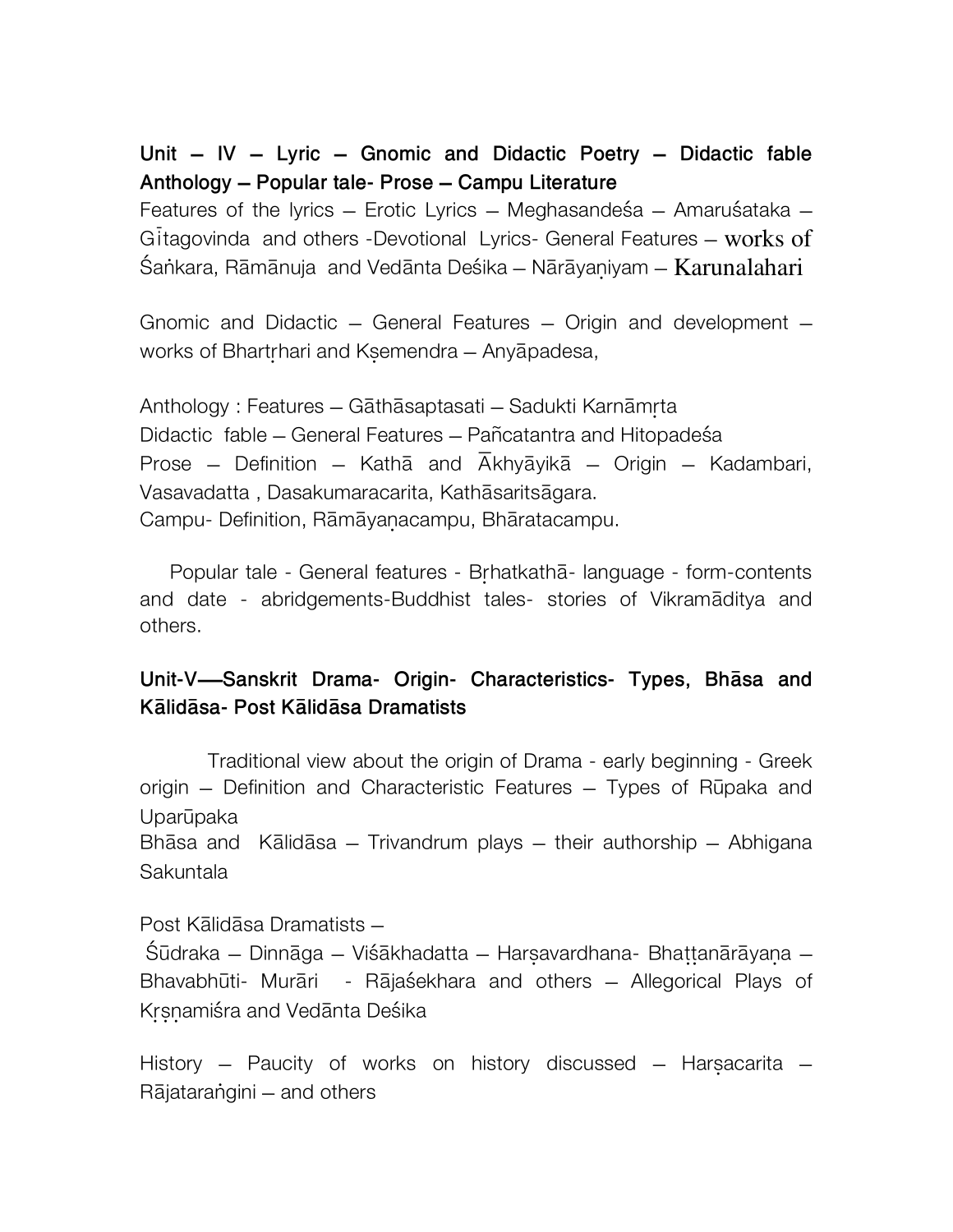#### Unit - VI Theories of Poetry and Drama

Sāhitya, Alankāra- Theories main and subsidiary. Bharata - Dandin -Bhāmaha- Vāmana  $-\overline{A}$ nandavardhana - Abhinavagupta - Rājaśekhara -Dhanañjaya – Bhoja- Ksemendra – Mammata – Ruyyaka- Appayadiksita – Jagannātha pandita- Jayadeva- Their works on Alankāra śāstra and theories formulated by them

#### **Unit VII Grammar - Texts and Concepts**

Grammar - Pānini - Katyayana - Patañjali - Bhartrhari - Bhattojidiksita -Nāgeśa and others. Sphota theory. (Concepts : Samiña, Paribhāsā, Sandhi, Samāsa, and Kāraka) Taddhita, Krdanta, Sthripratyaya from Siddhanta Kaumudi.

## Unit VIII -Prosody and Lexicography ,Astronomy, Dharmaśāstra, Upaveda- Ayurveda- Gāndharvaveda, Dhanurveda, Arthaśastra and **Ancillary Sciences.**

Prosody - Vrtta and Jāti. Lexicons on Homonyms and Synonyms Astronomy - General Features - Early Treatises - Five Siddhantas -Mathematics; Varahamihira - Aryabhata - Brahmagupta -Indian Bhāskarācārva;

Scope of the Upavedas -  $\overline{A}$ yurveda - General Principles, Nature of treatment – Caraka – Suśruta – Vāgbhata – Kāmaśāstra – Gāndharvaveda - Dance and Music - Dhanurveda, Arthaśāstra- Architecture - Painting.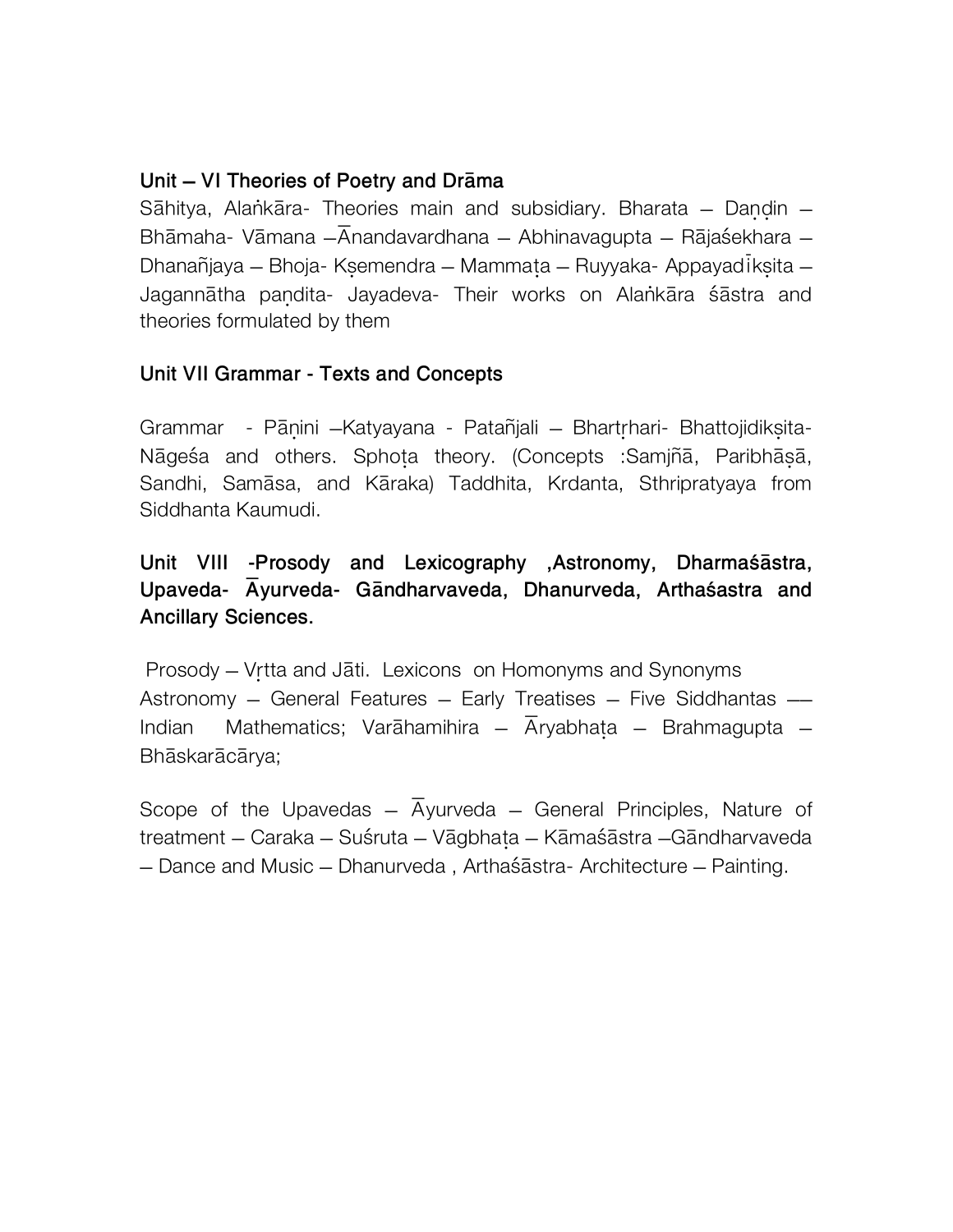# Unit IX -Bharatiya Darśanas (Indian Philosophy), Religion – General **Principles**

Explanation and Scope of Philosophy – Nāstika and Astika Systems-Nāstika – Cārvāka, Buddhism, Jainism, Āstika- Nyāya- Vaiśesika, Sānkhya, Yoga, Mimāmsa – Pūrva and Uttaramimamsā on later Sanskrit Literature on later Sanskrit Literature a- Sūtra texts and Commentaries – Independent treatises of these systems.

### Unit X Epigraphy **–** Manuscriptology

Inscriptions , Scripts used in Ancient Texts — Granta, Tamil, Devanagari, Nandināgari, Brāhmi and Śārada Scripts – Editing of Sanskrit Texts from manuscripts – Preservation of manuscripts – materials used, Deciphering of scripts – Textual Errors : Omissions , Deletions, additions.Use of modern Technology to edit texts.

Dr. Siniruddha Dash Dr. S.Revathy Dr. S. Padmanabhan Professor and Head Professor **Professor** Dept. of Sanskrit, Dept. of Sanskrit, Dept. of Sanskrit, University of Madras University of Madras University of Madras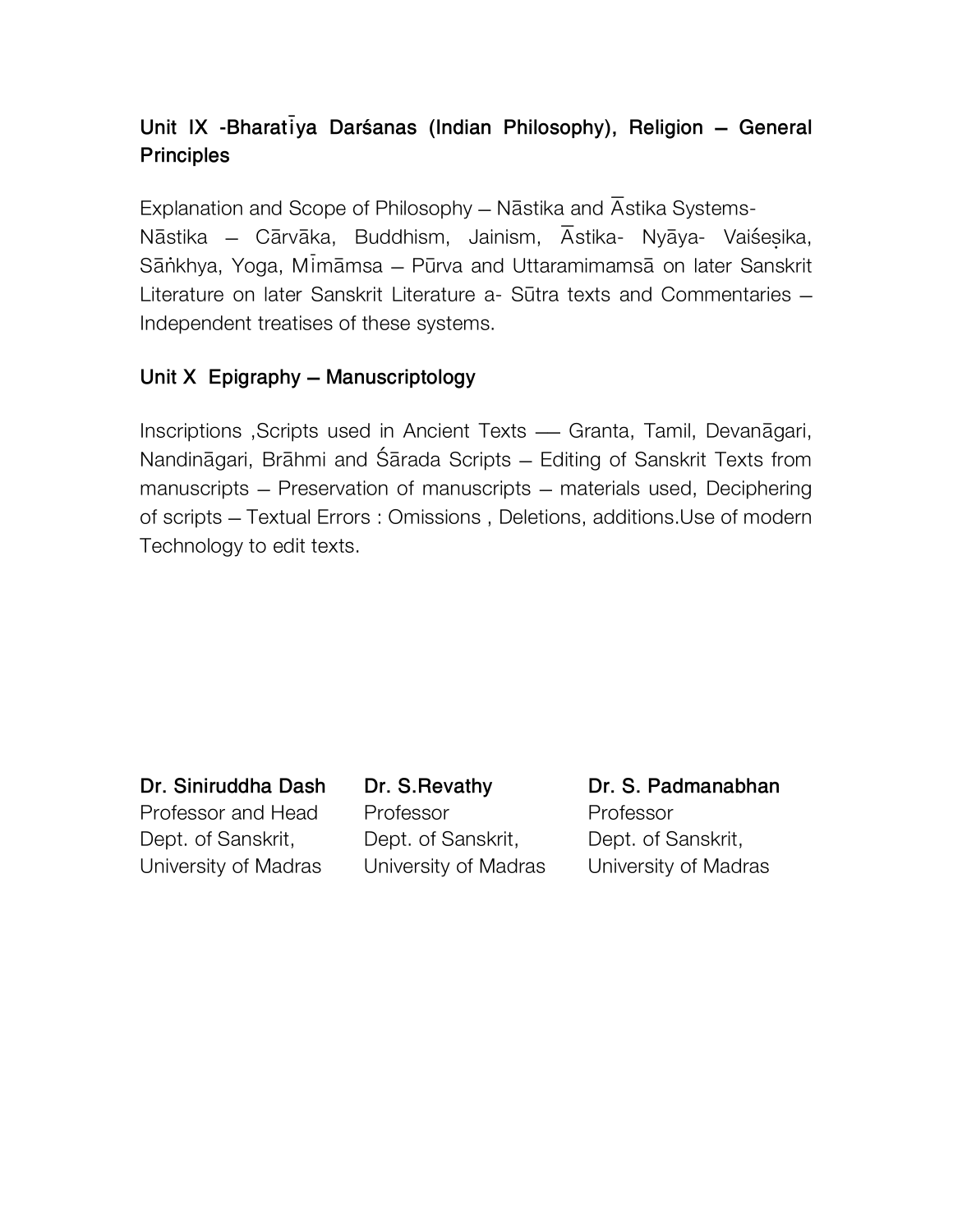## Books for reference

- 1. A History of Vedic Sanskrit Literature by A. A Macdonell Pub: Motilal Banarsidass, New Delhi
- 2. A History of Classical Sanskrit Literature by A. B. Keith Pub. : Motilal Banarsidass, New Delhi
- 3. A History of Classical Sanskrit Literature by M. Krishnamachary Pub.: Motilal Banarsidass, New Delhi
- 4. A History of Sanskrit Drama A.B Keith Pub.: Motilal Banarsidass, New Delhi
- 5. A History of Indian Literature by M. Wionternitz
- 6. A History of Sanskrit Literature by Dr. V. Varadhachari Pub: Ram Narainlal Beni Prasad, Allahabad 1960.
- 7. A Vedic Reader for Students by A.A Macdonell Pub.: Motilal Banarsidass, New Delhi
- 8. Siddhanta Kaumudi of Bhattoji Dikshita
- 9. New Lights of Manuscriptology , Sarada Education Society and Research Center, Adyar
- 10. Outlines of Indian Philosophy by M. Hirayanna Pub: Motilal Banarsidass, New Delhi
- 11. History of Indian Philosophy by S.N Dasgupta
- 12. History of Sanskrit Poetics by S.K De
- 13. History of Sasnkrit Literature by T. K. Ramachandra Iyer. Pub: R. S. Vadhyar & sons. Palghat.
- 14. Vrttaratnakara Pub: Chaukamba, Varanasi.

Professor and Head Professor **Professor** Dept. of Sanskrit, Dept. of Sanskrit, Dept. of Sanskrit,

Dr. Siniruddha Dash Dr. S.Revathy Dr. S. Padmanabhan